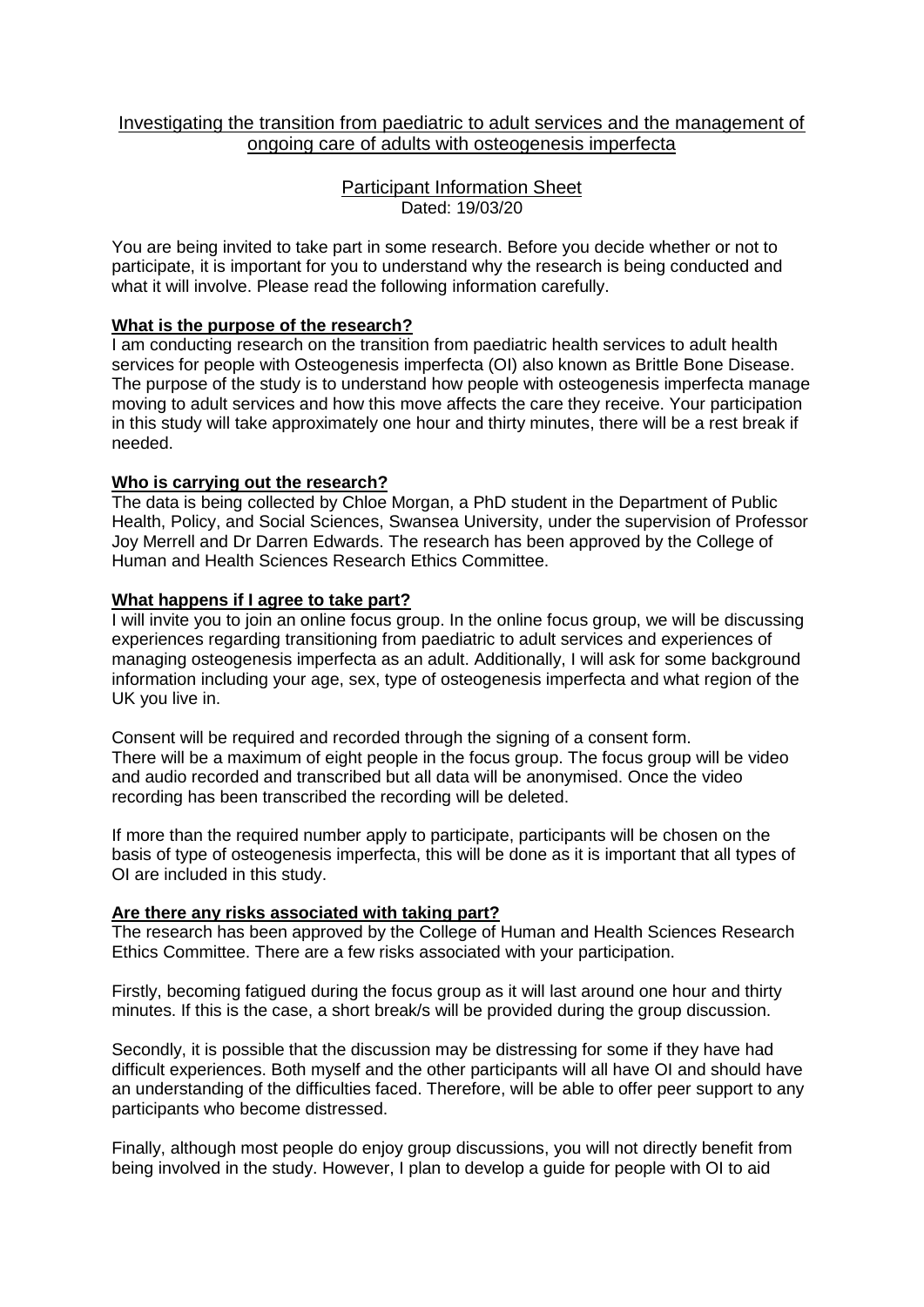transition to adult services. It is hoped that this guide will be beneficial for other people with OI in the UK.

### **Data Protection and Confidentiality**

Your data will be processed in accordance with the Data Protection Act 2018 and the General Data Protection Regulation 2016 (GDPR). All information collected about you will be kept strictly confidential. Your data will only be viewed by the researcher/research team.

All electronic data will be stored on a password-protected computer file in Swansea University. All paper records will be stored in a locked filing cabinet. Your consent information will be kept separately from your responses to minimise risk in the event of a data breach.

Please note that the data I will collect for this study will be made anonymous, once the video recording has been fully transcribed and checked for accuracy, the video recording will be deleted. At which point, only anonymised electronic copies of the focus group transcript will be retained, thus it will not be possible to identify and remove your data at a later date.

#### **What will happen to the information I provide?**

An analysis of the information will form part of my report at the end of the study and may be presented to interested parties and published in scientific journals and related media. Please note that all information presented in any reports or publications will be anonymous and unidentifiable.

#### **Is participation voluntary and what if I wish to later withdraw?**

Your participation is entirely voluntary – you do not have to participate if you do not want to. If you decide to participate, but later wish to withdraw from the study, then you are free to withdraw, without giving a reason and without penalty. However, if you withdraw after the discussion begins, any contributions you make cannot be removed but will still be anonymised.

## **Data Protection Privacy Notice**

The data controller for this project will be Swansea University. The University Data Protection Officer provides oversight of university activities involving the processing of personal data, and can be contacted at the Vice Chancellor's Office.

Your personal data will be processed for the purposes outlined in this information sheet. Standard ethical procedures will involve you providing your consent to participate in this study by completing the consent form that has been provided to you.

The legal basis that we will rely on to process your personal data will be processing is necessary for the performance of a task carried out in the public interest. This public interest justification is approved by the College of Human and Health Sciences Research Ethics Committee, Swansea University.

The legal basis that we will rely on to process special categories of data will be processing is necessary for archiving purposes in the public interest, scientific or historical research purposes or statistical purposes.

## **How long will your information be held?**

The research data will be preserved and accessible for a minimum of 10 years after completion of the research.